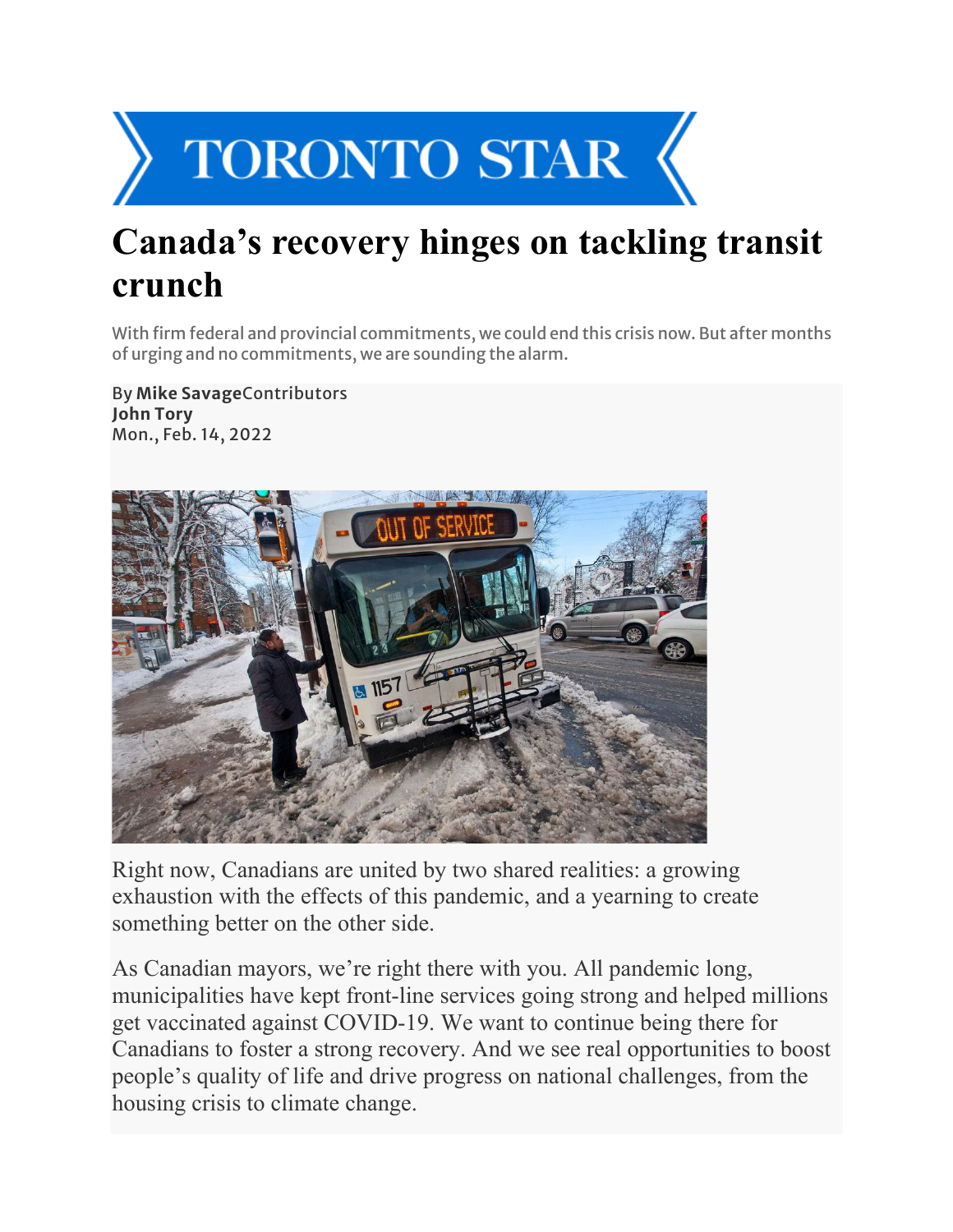Last week, we took that message to our federal partners, with our colleagues from the [Big City Mayors' Caucus](https://fcm.ca/en/about-fcm/big-city-mayors-caucus) of the Federation of Canadian Municipalities. In meetings with several cabinet ministers, including Finance Minister Chrystia Freeland, we looked at how government can drive this progress together, with support from the next federal budget. But we were also clear: there's a pandemic-driven financial crunch emerging in our cities that threatens this recovery.

With firm federal and provincial commitments, we could end this crisis now. But after months of urging this and still no commitments, we are sounding the alarm.

COVID savaged cities' balance sheets. Very acutely: our transit systems are fuelled by fare box revenues that plummeted in the pandemic. And while ridership is inching back, we have a long way to go. Metro Vancouver's TransLink forecasts a \$200 million revenue loss for 2022. The Toronto Transit Commission's 2022 shortfall projection reaches \$561 million. And by law, cities cannot run deficits to cover these gaps. We've already made tough decisions on service levels, layoffs and property taxes. To balance the books, as we must, we are out of options that do not hurt Canadians in ways that are simply unacceptable.

We must continue to protect transit riders. Millions of Canadians continue to rely on this lifeline to get to work, school and essential services — we are not going to strand front-line workers and marginalized communities, or invite people into overcrowded buses mid-pandemic. Canadians also rightfully expect us to restore full transit services in their cities as workplaces, restaurants and businesses reopen.

We must keep property tax increases as affordable as possible on the eve of economic recovery. We must also preserve nation-building capital projects. That means not delaying plans to replace retiring diesel buses with lowemission electric models. That means protecting long-needed investments infrastructure projects, along with the jobs they generate.

Everybody agrees on protecting transit, keeping life affordable and preserving infrastructure projects. That's why our federal and provincial partners provided emergency operating funding earlier in the pandemic. We